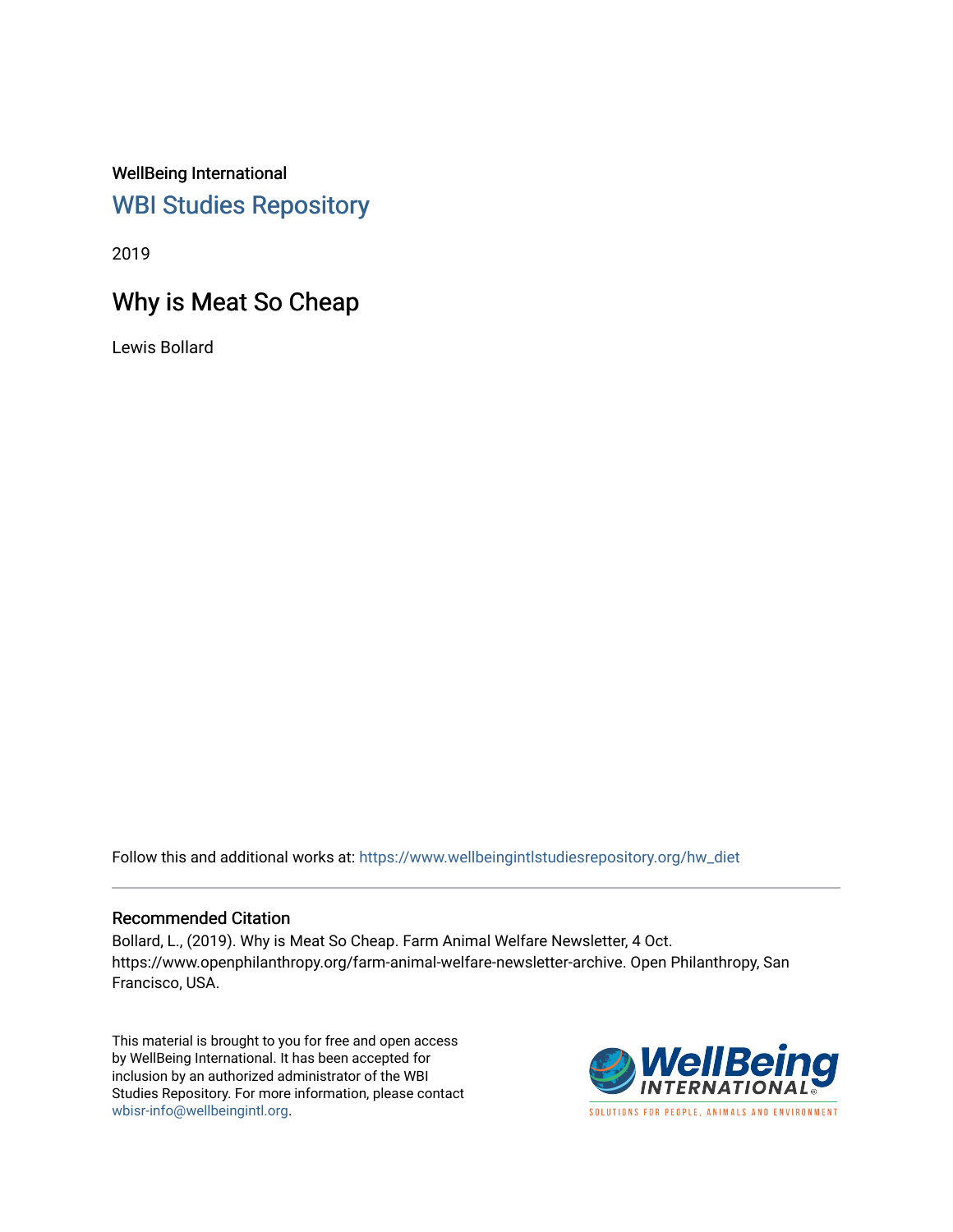# **Why Is Meat So Cheap?**

Investment banks and consultancies are making bold predictions for meat alternatives' success: by 2030, [UBS](https://www.ubs.com/global/en/wealth-management/marketnews/home/article.1442540.html) thinks meat alternatives will be a \$85B global market; [Barclays](https://www.investmentbank.barclays.com/our-insights/carving-up-the-alternative-meat-market.html) thinks they'll be worth \$140B; and [AT Kearney](https://www.atkearney.com/retail/article/?/a/how-will-cultured-meat-and-meat-alternatives-disrupt-the-agricultural-and-food-industry) thinks they'll be worth \$390B. Think tank [RethinkX](https://www.rethinkx.com/food-and-agriculture-executive-summary) even predicts that, by 2030, meat alternatives' success will have rendered the beef industry "all but bankrupt."

There is reason for optimism. The Beyond Burger is now sold in over [53,000](https://www.reuters.com/article/us-beyond-meat-results/beyond-meat-shares-crumble-on-stock-offering-surprise-demand-for-meatless-burgers-soars-idUSKCN1UO25X) outlets, including a [trial](https://news.mcdonalds.com/news-releases/news-release-details/mcdonalds-tests-new-plant-based-burger-canada-plt) at 28 McDonald's restaurants in Canada. The Impossible Burger just launched in retail, and [outsold](https://www.businesswire.com/news/home/20191001005462/en/Impossible-Burger-No.-1-Item-Sold-Grocery) all ground beef in its first two weeks on the shelf in Southern California. And meat giants Tyson, Smithfield, JBS, and Hormel are all launching their own plant-based meats. These new alternatives come closer than any before to mimicking meat's taste and texture.

But they're still not mimicking one key attribute of meat: its price (see chart below). That matters: the optimists' predictions all assume that meat alternatives will soon be cheaper than meat. For instance, RethinkX [assumes](https://www.rethinkx.com/food-and-agriculture-executive-summary) that meat alternatives "will be five times cheaper by 2030 and 10 times cheaper by 2035 than existing animal proteins." Is that really feasible?



*Animal products (in red) continue to be cheaper than their plant-based (in green) competition. Sources: meat and egg prices are national retail averages based on US Bureau of Labor Statistics data for August, 2019, complied by the USDA's Economic Research Service. For all other products, I found the lowest priced option*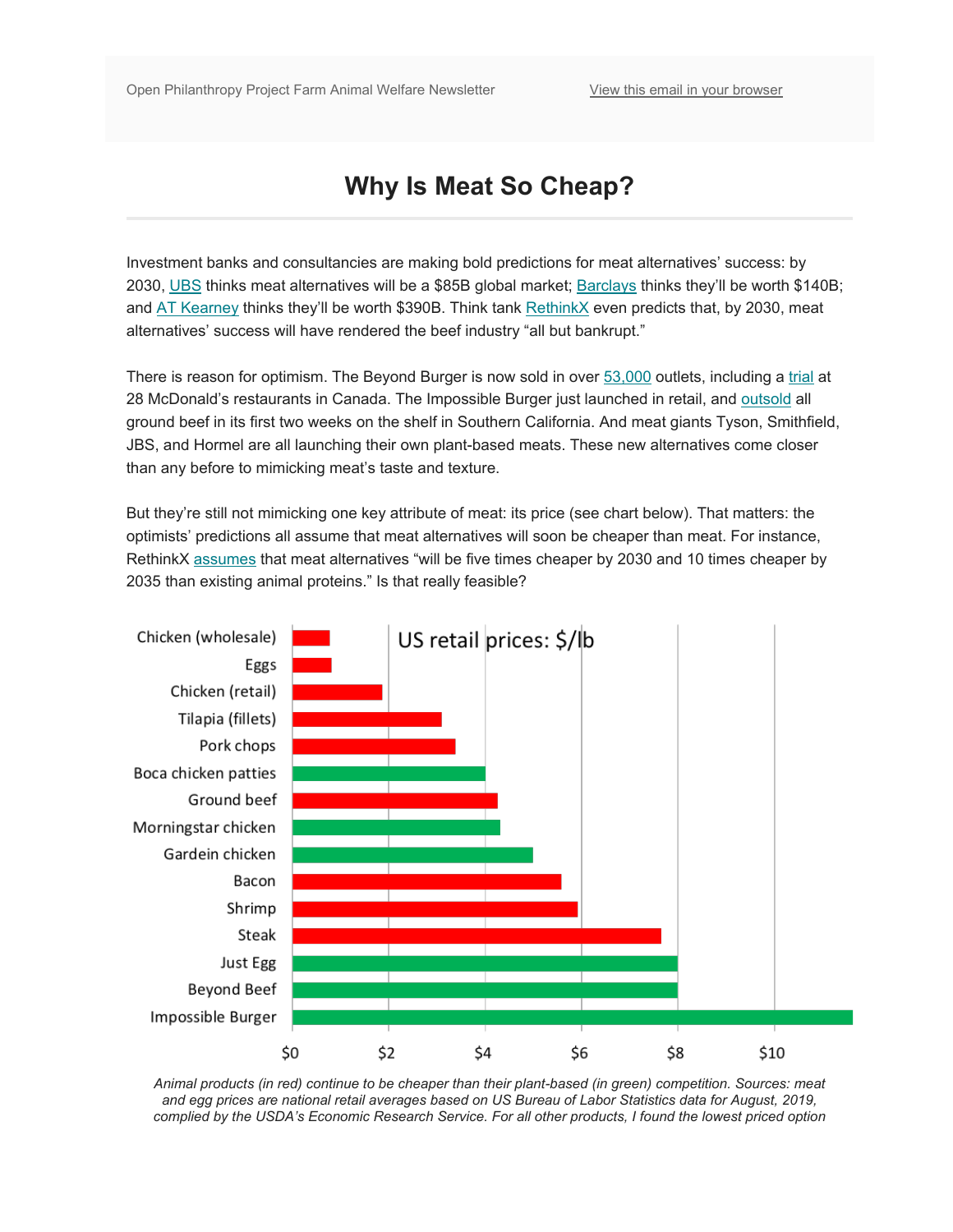*on Walmart.com, except for Beyond Beef (which is cheaper at Target), and Just Egg and the Impossible Burger (which aren't available at Walmart.com).*

### **Subsidies or Efficiencies?**

The chief obstacle is not that meat alternatives are expensive; it's that meat is absurdly cheap. Chicken sells for less than \$2/lb, cheaper even than peanuts. Why?

One common explanation blames government action: the factory farm lobby has secured huge handouts that artificially suppress meat prices. Proponents of this view cite not just direct farm subsidies, but also a host of indirect government supports, like ["buybacks"](https://www.thegreenfieldproject.org/work/) of excess animal products, [checkoff programs](https://www.thegreenfieldproject.org/work/) to promote meat, and [subsidized loans](https://www.thegreenfieldproject.org/work/) for factory farms.

Maybe. But most rich nations have untethered farm subsidies from production levels in response to WTO rules, and [most](http://www.oecd.org/officialdocuments/publicdisplaydocumentpdf/?cote=TAD/CA/APM/WP(2017)1/FINAL&docLanguage=En) [economic](https://academic.oup.com/aepp/article/39/1/1/2806924) [analyses](https://www.downsizinggovernment.org/agriculture/subsidies) suggest newer crop insurance and direct payment subsidies only slightly lower grain costs. Nations that have eliminated farm subsidies, like New Zealand, haven't seen rising meat prices or declines in meat consumption.

Moreover, many of the US' indirect farm support programs — like buybacks, trade aid, and checkoffs aim to boost demand for meat, thereby raising its price, not lowering it. That is, if they achieve anything at all: chicken, the one major meat without a US checkoff promotion program, has seen the fastest growth in demand.

A more compelling explanation is that meat is cheap because it's efficient to produce. This may sound laughable: activists have long decried the inefficiency of animal agriculture. And they're partly right: beef cattle are inefficient. Each Brazilian cow [needs](https://globalforestatlas.yale.edu/amazon/land-use/cattle-ranching) about a football field's worth of land, [32X](https://www.elementascience.org/articles/10.1525/elementa.187/) more land than crops producing the same amount of protein, while more efficient US cows still gulp down about [16,000lbs](http://www.beefresearch.ca/blog/cattle-feed-water-use/) of water for each pound of weight they gain.

But the world's [1.8B](https://docs.google.com/spreadsheets/d/1uF3x_DuG13V6NpkP4DQyFutZI6Pwppy5R6qGArPZ1h0/edit?usp=sharing) cattle account for just 2% of the globe's vertebrate farmed animals. If meat alternatives are to help the other 98% [\(3.5B](https://docs.google.com/spreadsheets/d/1uF3x_DuG13V6NpkP4DQyFutZI6Pwppy5R6qGArPZ1h0/edit?usp=sharing) other mammals, [19B](https://docs.google.com/spreadsheets/d/1uF3x_DuG13V6NpkP4DQyFutZI6Pwppy5R6qGArPZ1h0/edit?usp=sharing) birds, and [57B](https://docs.google.com/spreadsheets/d/1uF3x_DuG13V6NpkP4DQyFutZI6Pwppy5R6qGArPZ1h0/edit?usp=sharing) farmed fish), they'll need to be cheaper than factory farmed chicken, eggs, and fish. And those factory farms are awful, but efficient.

Take broiler chickens: genetics companies have bred them to grow so fast and frugally that they now need just [2.4lbs](https://academic.oup.com/japr/article/26/1/23/2629200) of feed to produce a pound of usable meat. (Though the feed is dry, while the meat is [66%](https://www.fsis.usda.gov/wps/wcm/connect/42a903e2-451d-40ea-897a-22dc74ef6e1c/Water_in_Meats.pdf?MOD=AJPERES) water.) That feed is mainly corn and soy, which currently cost just 6 cents/lb and 14 cents/lb respectively. The only other major cost is labor and infrastructure, but factory farmers have gotten those costs down to just 10 cents/lb of bird weight.